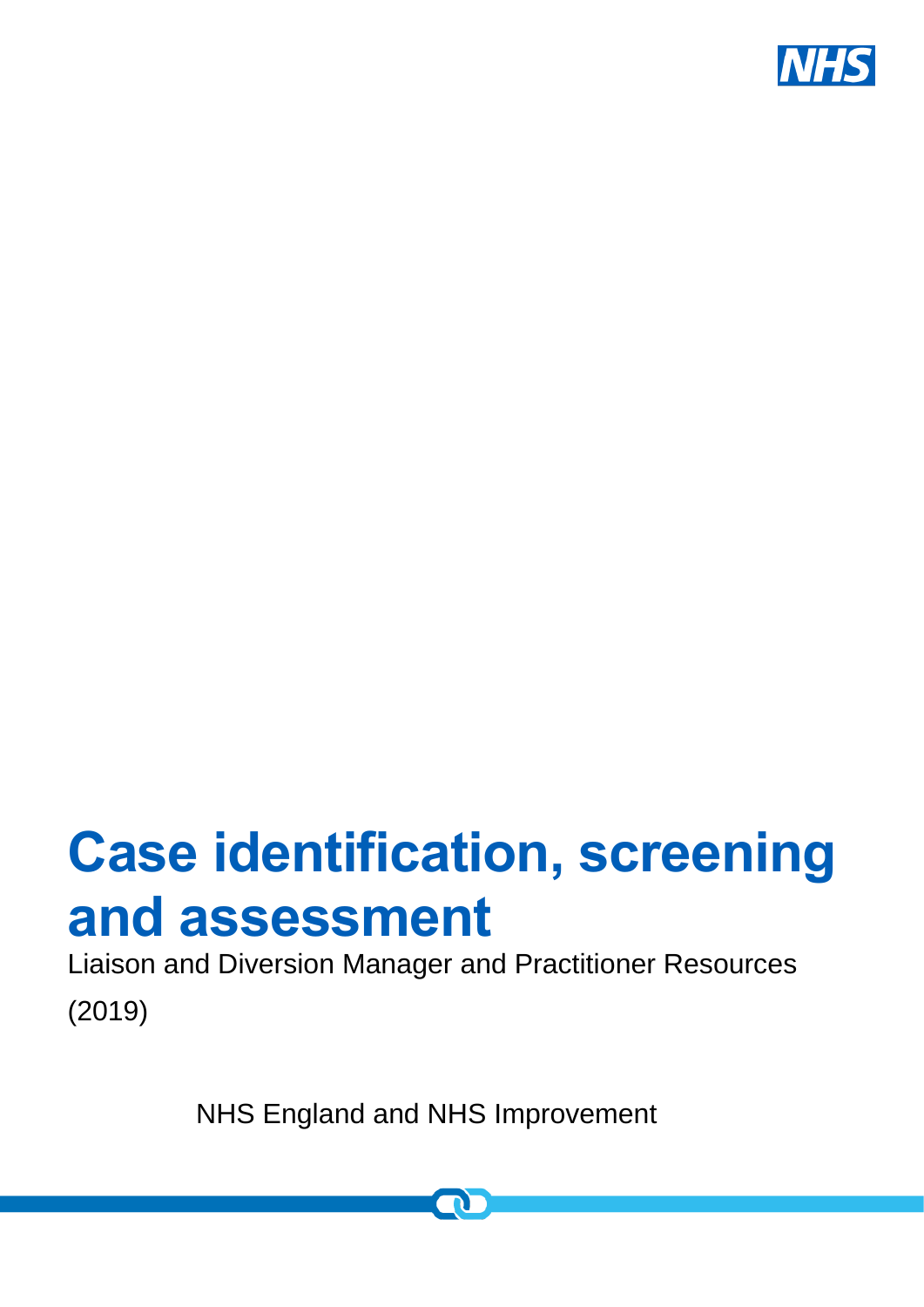## Contents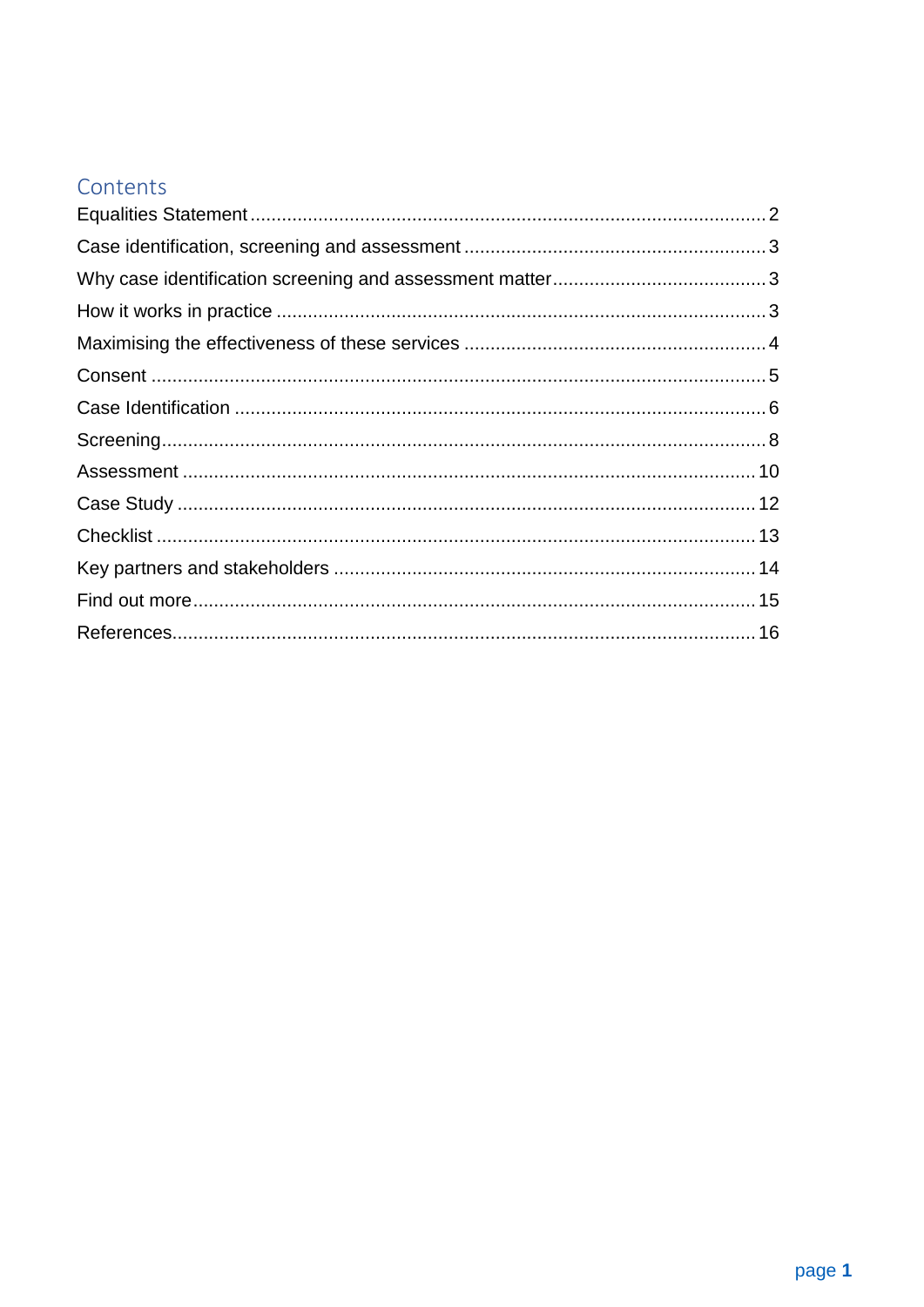# <span id="page-2-0"></span>**Equalities Statement**

"Promoting equality and addressing health inequalities are at the heart of our values. Throughout the development of the policies and processes cited in this document, we have:

- Given due regard to the need to eliminate discrimination, harassment and victimisation, to advance equality of opportunity, and to foster good relations between people who share a relevant protected characteristic (as cited under the Equality Act, 2010) and those who do not share it; and
- Given regard to the need to reduce inequalities between patients in access to, and outcomes from, healthcare services and to ensure services are provided in an integrated way where this might reduce health inequalities."

The protected characteristics covered by the Equality Act (2010) are: age, disability, gender reassignment, marriage and civil partnership (but only in respect of eliminating unlawful discrimination), pregnancy and maternity, race—this includes ethnic or national origins, colour or nationality, religion or belief—this includes lack of belief, sex, sexual orientation.

'Inclusion Health'/Health Inequalities has been used to define a number of groups of people who are not usually well provided for by healthcare services, and have poorer access, experiences and health outcomes. The definition covers people who are homeless and rough sleepers, vulnerable migrants (refugees and asylum seekers), sex workers, veterans and those from the Gypsy, Roma and Traveller communities.

Liaison and Diversion services are expected to pay due regard to these groups when planning and delivery a service. This includes the completion of Equality Impact Assessments regularly, with actions to ensure the service is addressing the needs of these cohorts.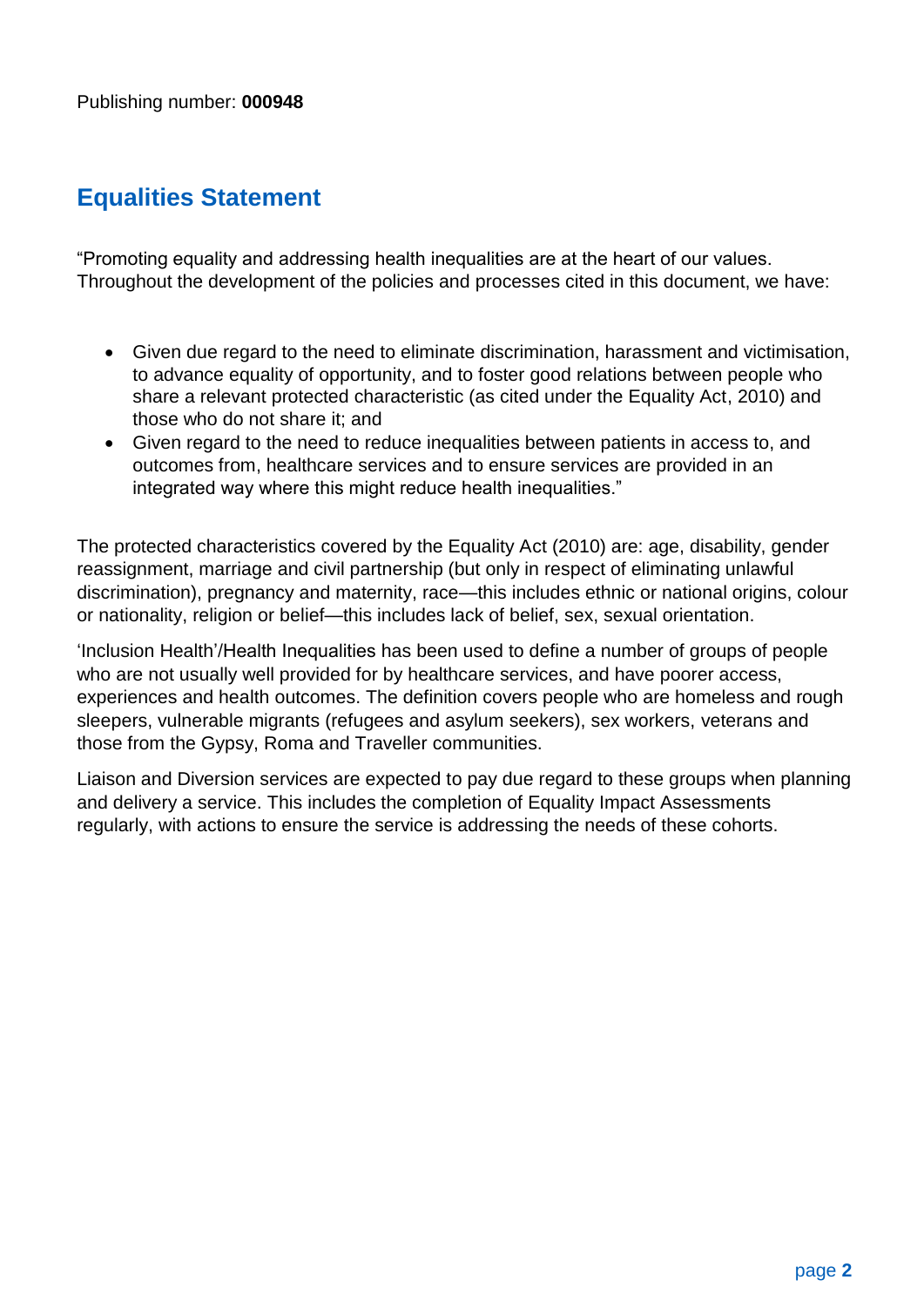## <span id="page-3-0"></span>**Case identification, screening and assessment**

This resource paper focuses on case identification, screening and assessment. The aim of this briefing is to help Liaison and Diversion managers and practitioners to design an effective and efficient process to identify and, where appropriate, assess individuals with a wide range of vulnerabilities in contact with the criminal justice system.

## <span id="page-3-1"></span>**Why case identification screening and assessment matter**

A formal, clearly articulated and locally agreed three-phase process of case identification, screening for vulnerabilities and person-centred assessment is critical for a successful Liaison and Diversion service. When working well, such a process should ensure:

- anyone who needs to see a Liaison and Diversion practitioner does so including disadvantaged groups whose contact with the justice system is likely to result in further disadvantage, e.g. women, children and young people, veterans,
- vulnerabilities and support pathways are identified in a timely manner so relevant information can inform criminal justice decisions,
- an evidence base for interventions is established which can secure continued funding from commissioners,
- provides an appropriate response with Liaison and Diversion practitioners only seeing those who score 'positive' on initial case identification processes and reserves timeconsuming full assessment and costly specialist assessment for those in the greatest need.

## <span id="page-3-2"></span>**How it works in practice**

The operating model is predicated on three inter-related distinct phases:

- Case identification: a lay activity carried out by a criminal justice or other relevant practitioner. It identifies a cohort for further scrutiny by Liaison and Diversion services. This should include priority groups such as women, children and young people, veterans, and high-volume users. It should also allow for self-referral and referral by friends and family.
- Screening: a triage process, using standardised tools and/or agreed processes and carried out by experienced Liaison and Diversion practitioners.
- Assessment including specialist assessment: carried out by someone with a specific professional mandate, i.e. with requisite professional skills.

These phases should be followed by assertive onward referral into services supported by link worker and peer support.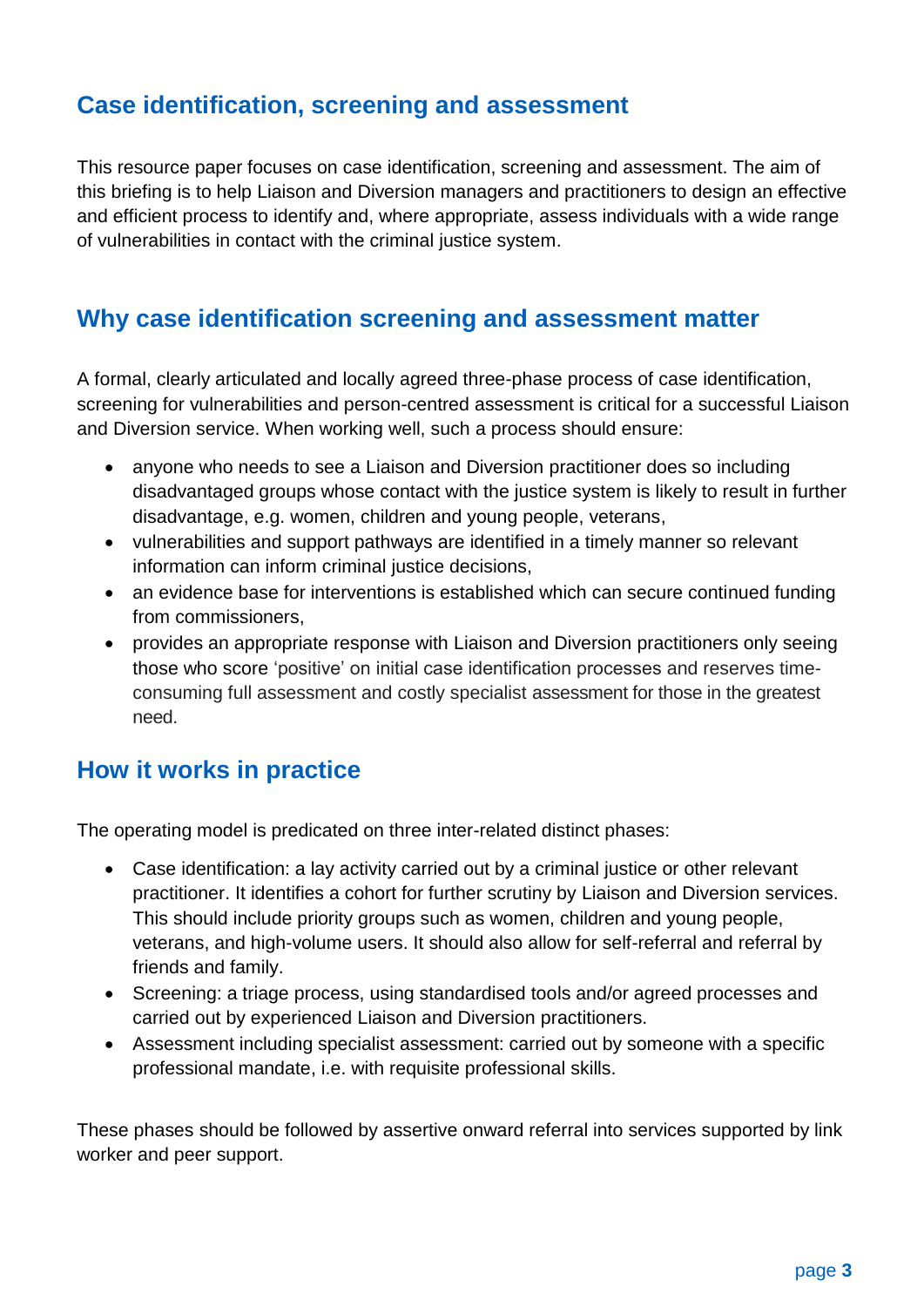## <span id="page-4-0"></span>**Maximising the effectiveness of these services**

These three phases are sequential but, where appropriate, phases can be bypassed. The numbers of people going through each of these three phases will decrease at each stage. All of those passing through the youth or criminal justice systems should be subject to case identification processes, but screening and assessment are reserved for those identified as potentially having a vulnerability in earlier phases. Such processes should operate at all stages of the youth and criminal justice pathways (up until sentencing); recognising that people may enter the system at different points and their needs may change over time, thereby minimising the potential for people to be missed.

It should be noted that young people's presentations will differ from that of adults. For example, mental health problems manifest differently in young people. Young people also present with a 'clustering' of vulnerabilities including psychological, emotional, behavioural issues, learning and other neuro-disabilities (see the resource paper on developing an all-age response in this series).

It is important that the processes in place for each of the three phases are age and maturityappropriate and are able to pick up a wide range of health issues and vulnerabilities, including, but not limited to those shown below. Processes should also be gender-specific or sensitive and should address the specific needs of people from black, Asian and minority ethnic (BAME) communities.

Service users most likely to be referred to and benefit from the service include those with;

- **EXECOMPLEX, Severe or persistent health needs**
- **EXECUTE:** learning disabilities
- **substance misuse issues**
- acquired brain injury
- autism spectrum disorders
- severe or complex emotional/behavioural difficulties requiring a mental health and social care support that require enhanced specialist community intervention as part of an integrated multi-agency package of care
- multiple sub-threshold needs
- **F** repeat offenders
- veterans
- **F** females
- **•** homelessness
- those at risk including domestic violence, MAPPA, safeguarding issues
- service users in acute crisis with eating disorder, depression, risk of suicide, psychosis, escalating self-harm, personality disorders
- service users from a minority ethnic or minority cultural background, including travellers

Where the custody suite or court is not served by an alternative substance misuse service, Liaison and Diversion services will be expected to provide an initial triage of substance misuse need before referral into specialist services. Service gaps should be monitored and reported back to local commissioners. Practitioners should be alert to the possibility of a dual diagnosis, which includes substance misuse.

Liaison and Diversion services will not assess physical health per se. However, if the Liaison and Diversion practitioner identifies concerns about someone's physical health during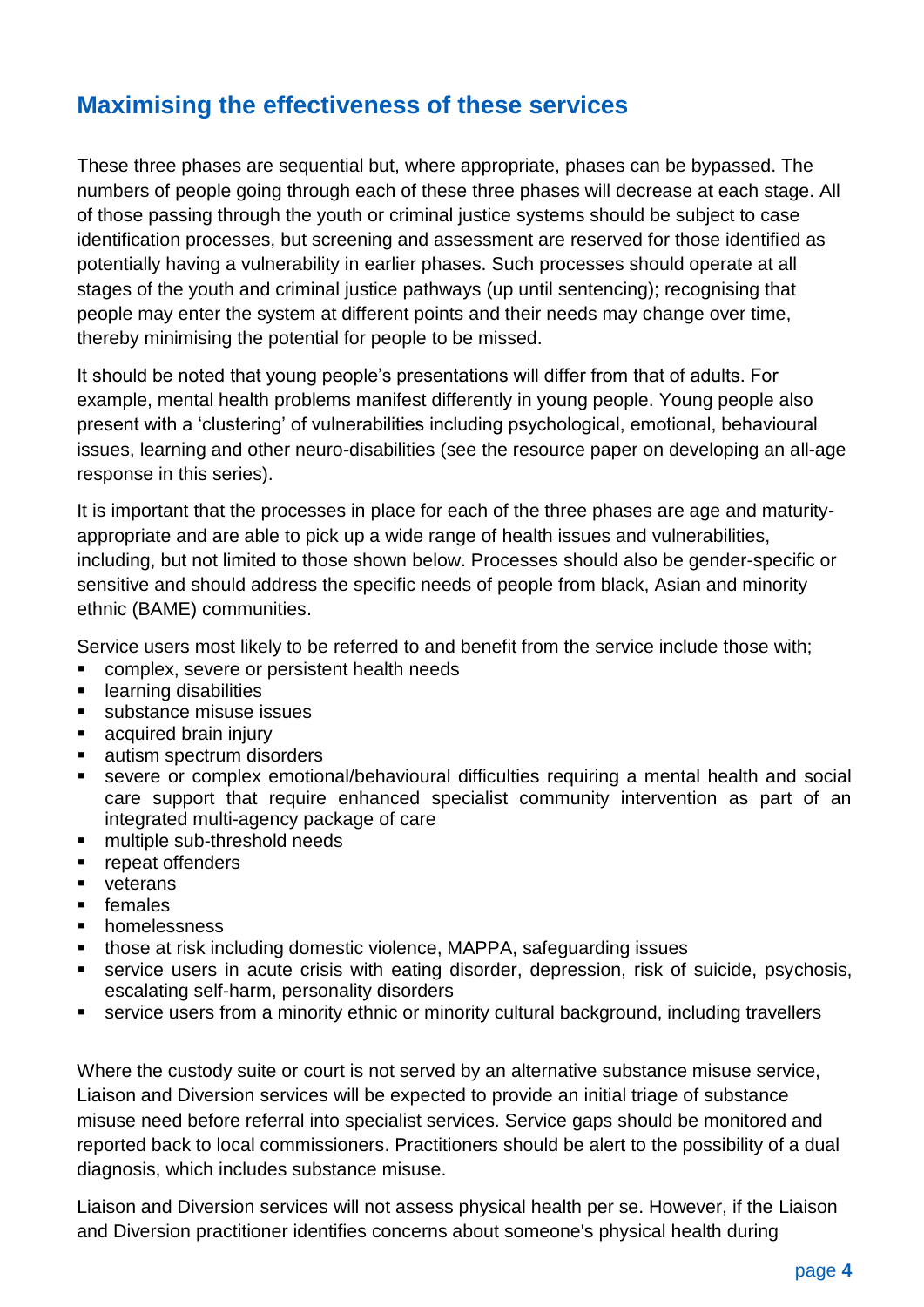screening or assessment they should refer them to an appropriate clinician to have these concerns assessed and addressed.

# <span id="page-5-0"></span>**Consent**

Consent is needed both to gather information and to share information. It is important to negotiate consent from the individual at each stage, in particular with regards to information sharing with health, justice and other agencies, and with parents and guardians.

For those under 18, consent may also be needed from parents or guardians; although there is a need to recognise that families can be the source of problems and risks, as well as support. Where there are concerns about safeguarding issues or risk to the individual or others, it may be appropriate to undertake screening and assessments and to share information without consent; these decisions should be in line with the organisation's own procedures and be carefully monitored and documented.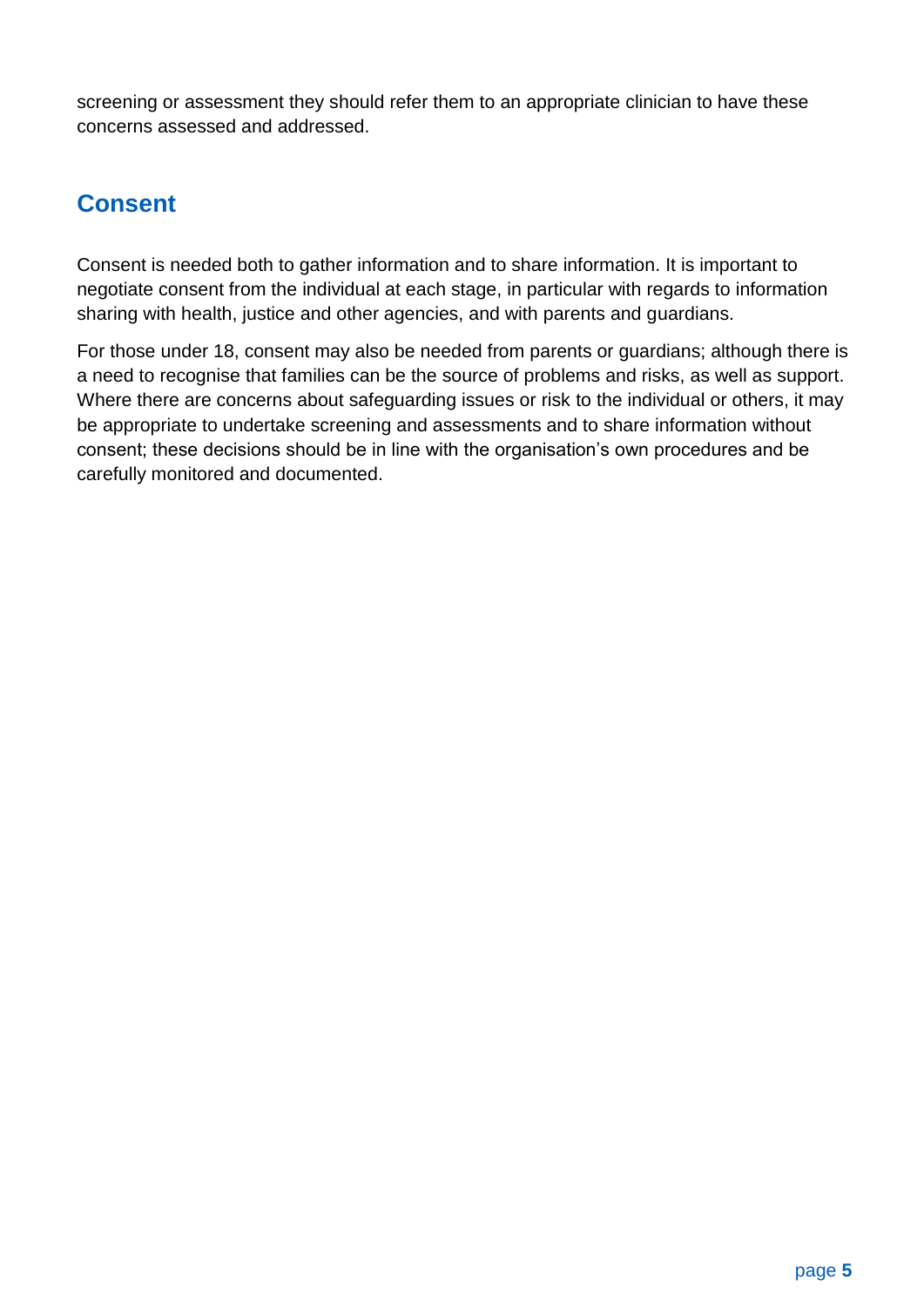# <span id="page-6-0"></span>**Case Identification**

Case identification is the process that generates referrals to Liaison and Diversion services.

#### **When**

- There should be processes in place to identify cases for Liaison and Diversion at each stage of the youth and criminal justice pathways.
- This should include those groups who are considered vulnerable through their contact with the justice system – eg, women, children and young people, veterans, high volume users – who should be referred automatically to Liaison and Diversion
- It is important that this happens as early as possible at each stage e.g. if someone is booked into police custody it should happen then and not after they have already been detained or interviewed.
- This may include direct referrals by criminal justice practitioners to Liaison and Diversion or by Liaison and Diversion staff proactively identifying anyone with a concern via, for example, cell sweeps.
- Processes will need to be tailored as appropriate to different points in the system due to differences in the operating environment, types of practitioners and existing processes. For example, everyone who goes into police custody is subject to a risk assessment process which could be one means of identifying Liaison and Diversion clients. However, process for those interviewed by voluntary attendance or voluntary interview may vary. Case identification processes should be carefully mapped across each stage of the youth and criminal justice pathway and be age and gender sensitive.
- There should also be a process that enables self-referral and referral by friends and family.

## **How**

- There is no national case identification tool and given the multiple vulnerability service envisaged by the operating model this is a difficult ask. However, anyone in contact with the youth and criminal justice system should be formally subject to a process that has already been validated or which can be evidenced and evaluated.
- The process needs to be short and easy to use for staff without specialised expertise or training. It also needs to be consistent i.e. the same conclusion should be reached when the process is applied by different practitioners.
- The process should be formally agreed with partner agencies which have a role in its delivery, e.g. police, court staff, drug intervention workers.
- A decision needs to be taken locally about thresholds for making referrals to Liaison and Diversion services. What 'score' on a checklist warrants a referral? What response suggests a 'positive' for evidence of a potential vulnerability? There needs to be a balance between setting the bar for referral too high (when no one is referred) and too low (when everyone is referred).
- In the case of adult men, case identification is vital as screening all men coming through police custody might not be achievable and would leave time for little else. However, for some groups, such as young people aged under 18 and women, the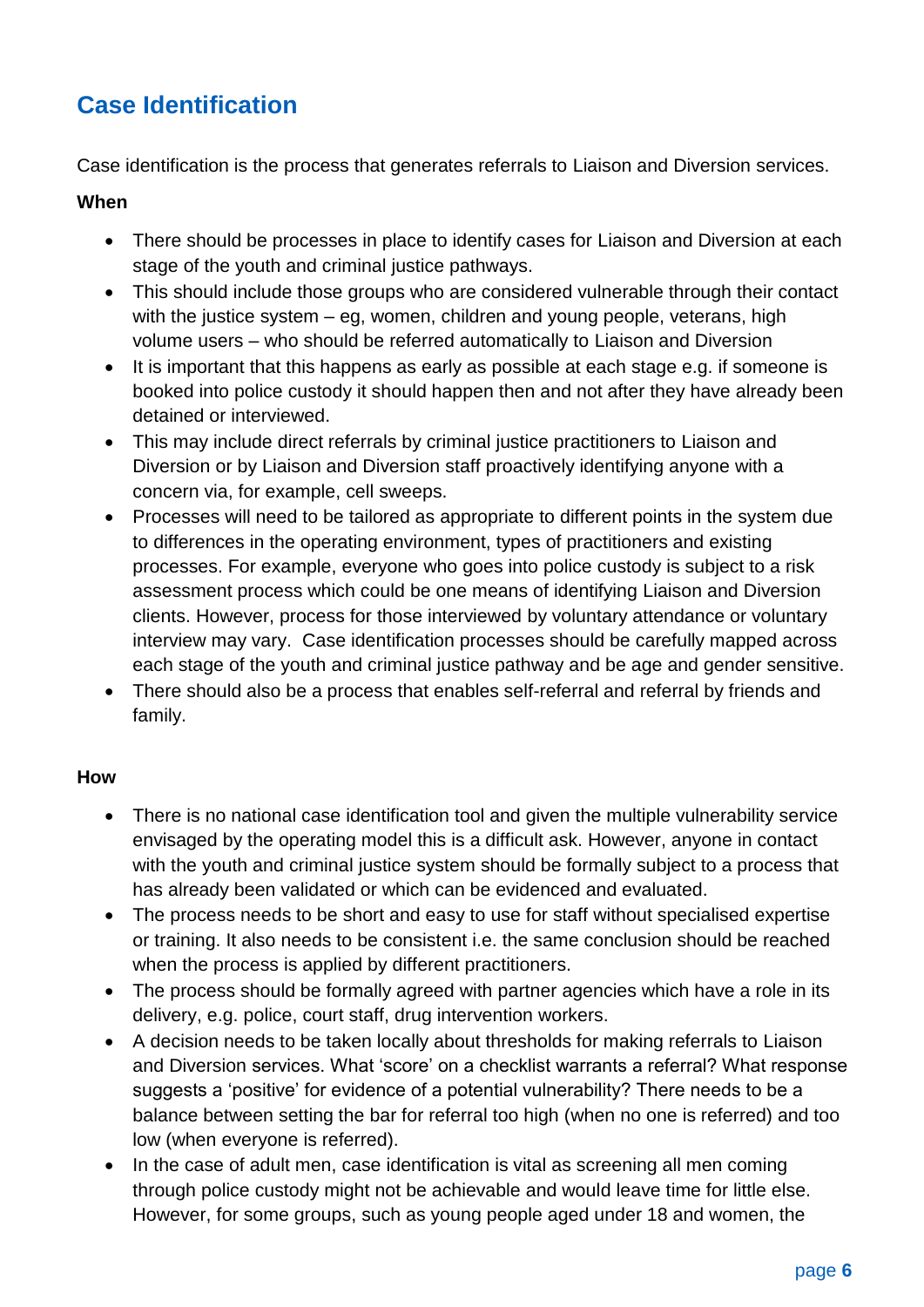degree of vulnerability for these groups tends to be higher, it will be both desirable and achievable to screen 100% of those entering police custody and court.

#### **Who**

Case identification is a lay activity and should be done by justice or other relevant practitioners such as:

- police including custody sergeant and detention officers, investigating officers, and officers interviewing people under Voluntary Attendance or Voluntary Interview
- police custody healthcare staff
- solicitors both in police custody and in court
- appropriate adults
- drug intervention staff
- youth triage staff
- probation or youth offending teams (YOTs)
- court staff including sentencers, legal advisors, ushers, and security staff
- individuals or their family, friends or carers

## **Next steps**

- Where someone is identified as having a potential vulnerability, they need to be referred immediately to an Liaison and Diversion service for screening and/or assessment, with information about the grounds for their referral.
- Where someone is in police custody or at court, the referral should be made face to face, by phone, or by email to a regularly monitored inbox, to ensure an immediate response. Although the initial referral may be verbal it should be supported by a written request wherever practical.
- Relevant criminal justice decision makers should be informed of any referrals, so that if necessary criminal justice decisions (e.g. around bail, charging, and sentencing) can be delayed until screening has been carried out.
- In some cases, it may be necessary to inform other practitioners, e.g. custody healthcare staff, appropriate adults or drug intervention workers, of any referrals. Local protocol should outline if and when this should happen.
- In order to evaluate, review and improve case identification processes, it is important that information is recorded about anyone who was not referred to an L&D service and why.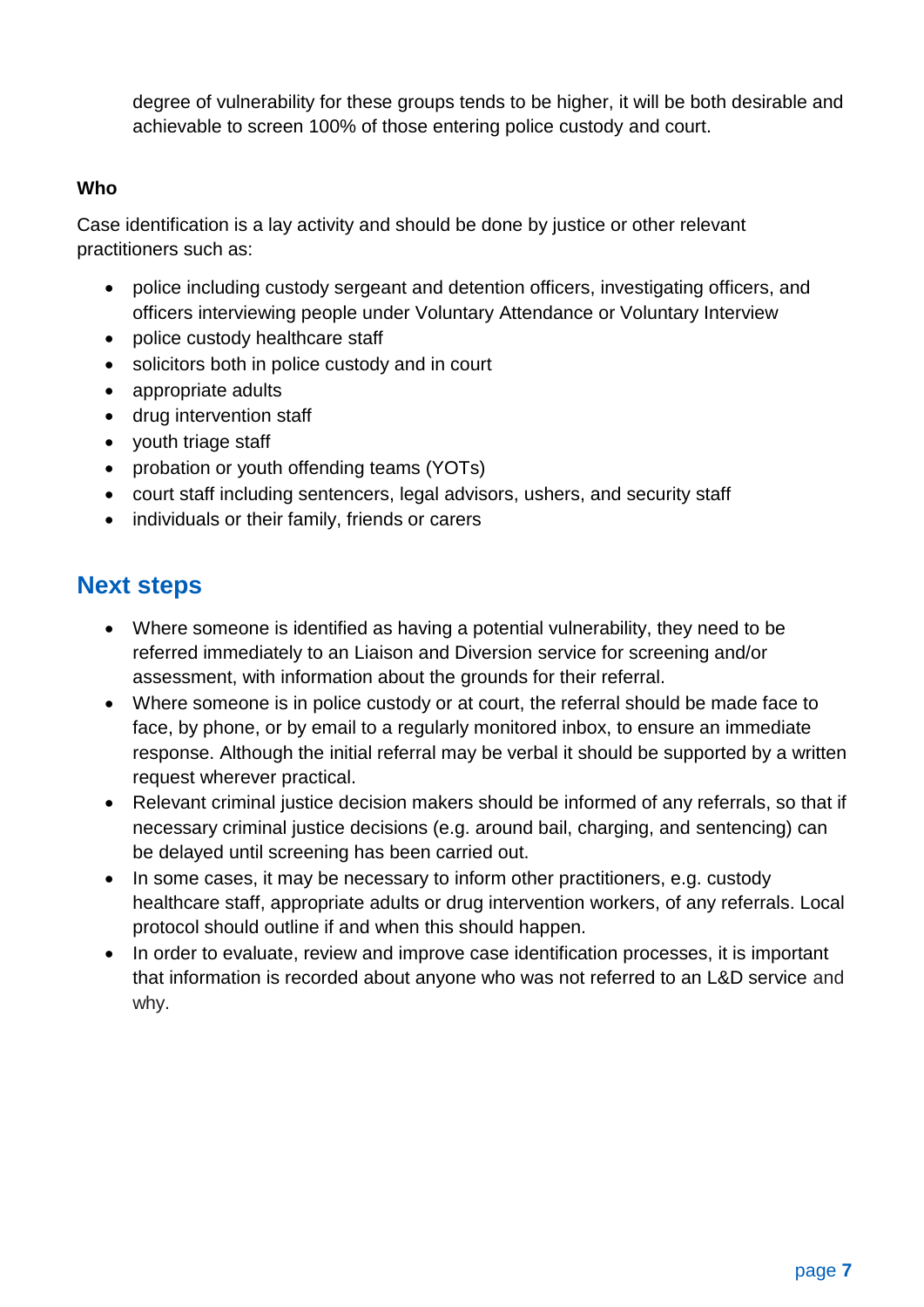# <span id="page-8-0"></span>**Screening**

Screening identifies if there are vulnerabilities present, the impact these may have on a person's behaviour and their ability to engage with interventions, and whether reasonable adjustments should be put in place at, for example, police interview or court. It should also establish if a full psychosocial assessment or specialist assessment is necessary.

#### **When**

- Screening should take place as soon as possible after referral. Target response times should be agreed locally by commissioners, key stakeholders and providers, and form part of any service specification.
- There is a particular need to respond quickly to referrals for people detained in police custody, who may be transferred quickly to court.

#### **How**

- Screening should be undertaken using standardised validated tools, or where this is not possible an agreed process to meet need. Cross-referencing names against medical records is useful for gaining information but is not sufficient on its own as a screening process to identify potential vulnerabilities.
- Identifying the right screening tool(s) is a local decision. If possible, practitioners should adopt any appropriate tools used by local services in order to streamline screening procedures should be developed on a local level and should include scope for using gender-specific approaches. It is recognised that practitioners will not be able to complete a full screening for each condition for every individual.
- Where screening tools are used they should age and gender specific or sensitive. They should also address specific needs of people from black, Asian and minority ethnic (BAME) communities.
- For young people, the Youth Justice Liaison and Diversion: Practical Toolkit outlines relevant screening tools for a range of vulnerabilities, including mental health, learning disabilities, autism, substance misuse, physical health and safeguarding, as well as suggesting questions identifying acquired brain injury. The Child and Adolescent Intellectual Disability Screening Questionnaire has also been successfully piloted with young offenders (McKenzie et al, 2012b).
- Many young people and adults in contact with the justice system may have suffered adverse childhood experiences (ACEs) and consideration should be given to use an ACE-approach to identify trauma and vulnerabilities.
- A consideration of risk both to self and others should also be made. This may require a fuller risk assessment being undertaken by a suitably qualified practitioner.
- Many people in contact with the youth and criminal justice systems may be suffering from trauma either recent or from early childhood. This will need to be explored carefully and sensitively without retraumatising the individual. It should be recognized that criminal justice settings are unlikely to be the best place for this to happen and,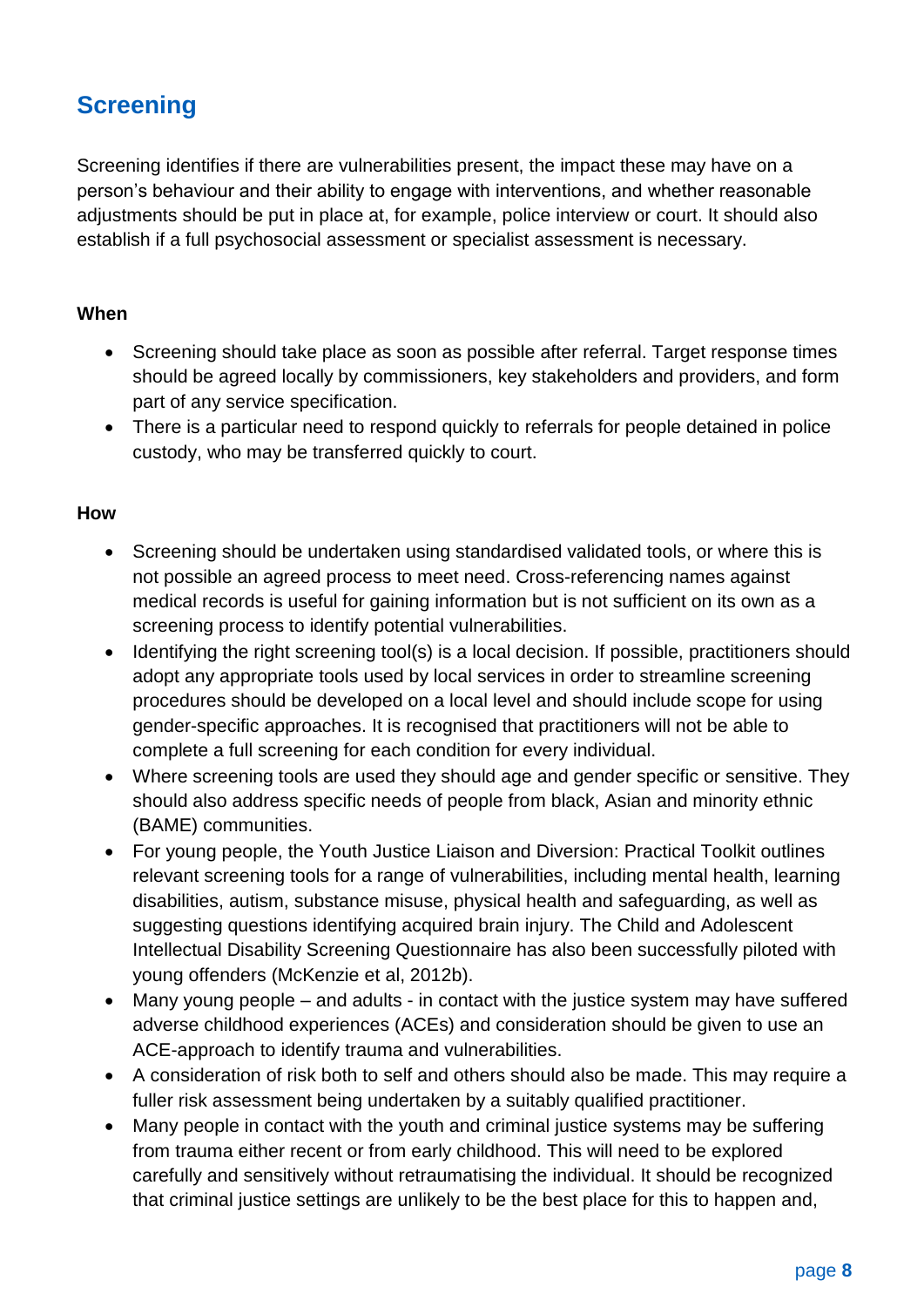where trauma is identified or suspected, for further investigation to take place later in a psychologically informed way and setting.

#### **Who**

• Screening should be undertaken by experienced Liaison and Diversion practitioners.

## **Next steps**

- Information about screening processes undertaken and the outcomes must be recorded by the Liaison and Diversion team.
- Where need is identified, a full psychosocial assessment should follow. This will often be conducted immediately, although in some cases it may be appropriate to refer to another team member (e.g. to a learning disability or substance misuse specialist) or defer to a later date (e.g. when there is insufficient time).
- Where screening has identified a potential vulnerability, but a formal diagnosis is needed
- e.g. a learning disability or an acquired brain injury, the person may need to be referred to the appropriate community or forensic service for a specialist assessment.
- Relevant criminal justice decision makers should be informed of outcomes and proposed next steps immediately. Next steps may need to be negotiated in conjunction with these decision makers. Information should also be passed, as appropriate, to appropriate adults and relevant healthcare practitioners (e.g. forensic medical examiners where there are concerns about fitness to detain). In the case of children and young people, information should also be shared with parents or guardians.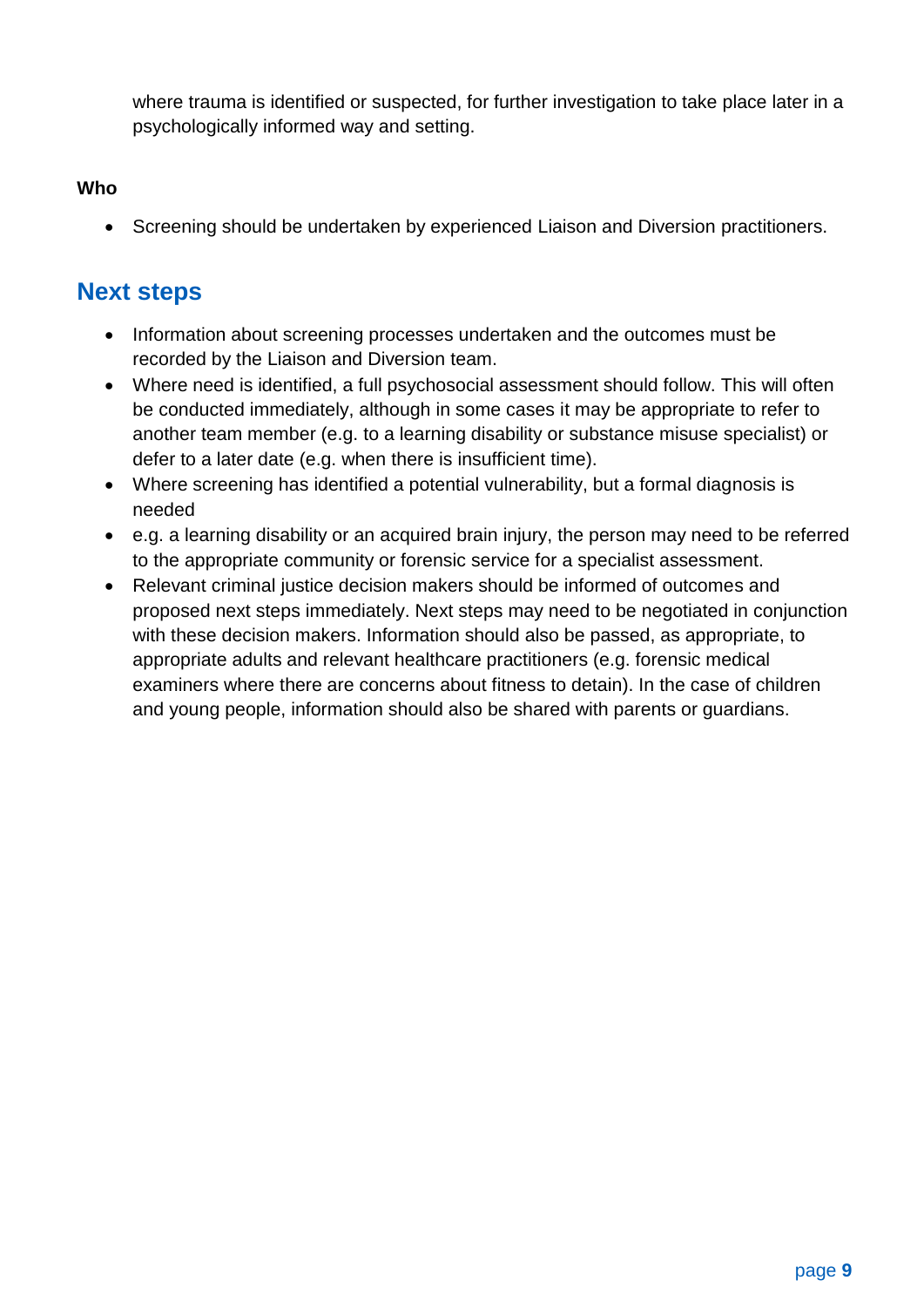## <span id="page-10-0"></span>**Assessment**

Where further information is required, a psychosocial assessment should be undertaken to determine immediate needs and necessary referral pathways. In cases where a formal diagnosis is needed, specialist assessment by a relevant community or forensic service may be necessary.

The aim is to identify the needs and vulnerabilities which may be contributing to an individual's behaviour and to determine subsequent steps to be taken across both the health and justice systems.

A psychosocial assessment should aim to identify a wide range of needs and vulnerabilities including:

- mental health
- learning disability
- conduct disorder, including ADHD
- personality disorder
- cognitive functioning/developmental maturity
- communication needs
- family and social circumstances
- drug and alcohol needs
- cultural, religious or spiritual needs
- safeguarding
- $\bullet$  risk
- gender needs
- trauma

#### **When**

Assessments should usually be conducted immediately after screening, often as part of the same interview. However, given the constraints of different operating environments, it may be necessary to conduct the assessment over multiple sessions, e.g. when there is more time or at a more suitable location. For instance, practitioners should try to avoid detaining a young person in police custody for any longer than is absolutely necessary and often a home or community setting will provide a less intimidating environment for assessment. Equally, a police custody suite is unlikely to be a suitable location for any exploration of trauma.

#### **How**

It is important that assessments are aligned with those undertaken by relevant community services (e.g. local mental health trusts or learning disability services) to streamline referrals.

For young people, practitioners can use the Comprehensive Health Assessment Tool (see 'Find out more'). Wherever possible, and with agreement from the individual, this assessment should be supported by information gathered from health records, other professionals and family members.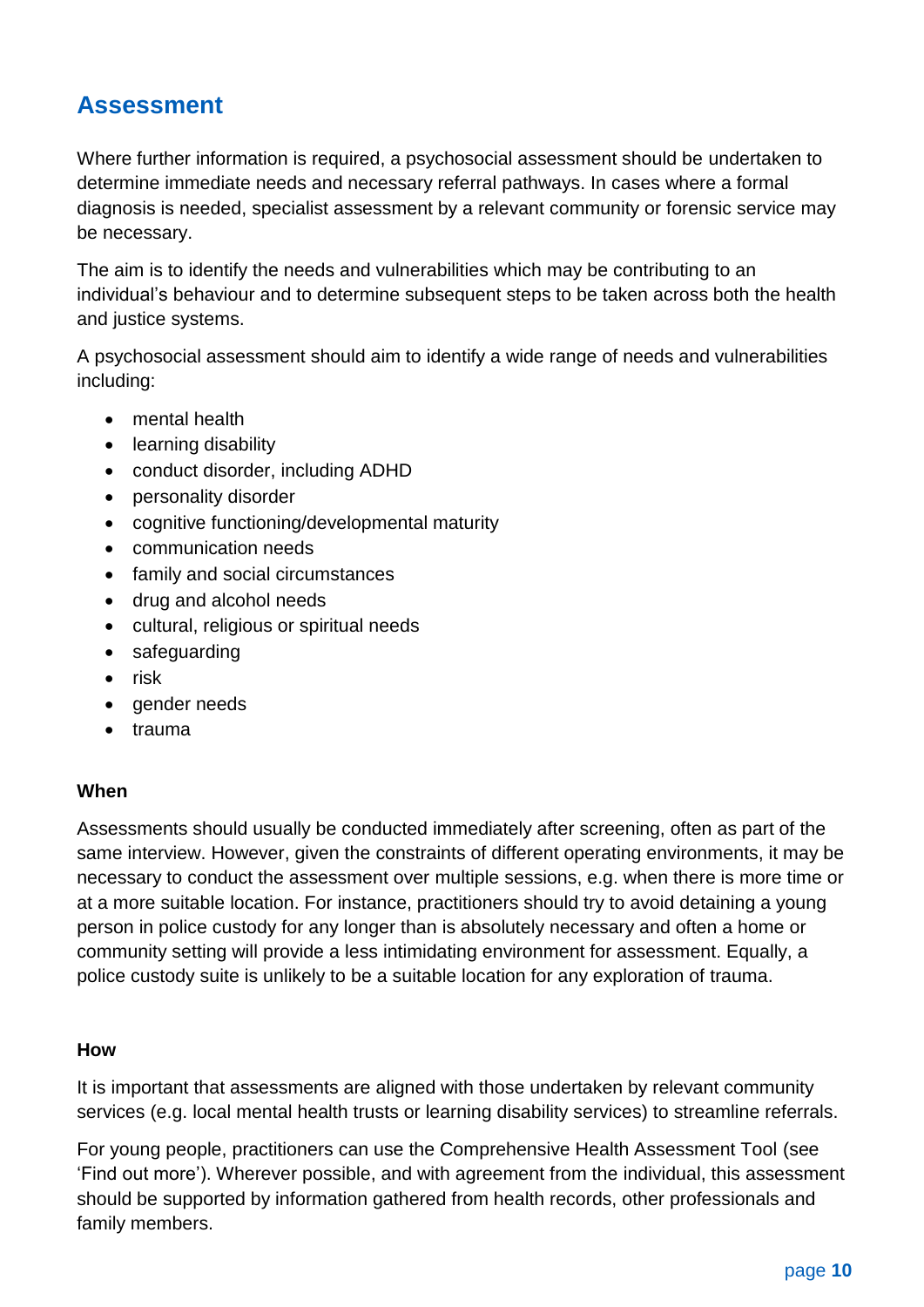"An assessment is done at the young person's pace… And it's up to the practitioner and young person together to decide when it's complete".

Wakefield Liaison and Diversion service practitioner

## **Who**

Person-centered psychosocial assessments should be conducted by an L&D practitioner or a qualified practitioner from an appropriate community or forensic service such as a:

- community psychiatric nurse
- psychiatrist
- psychologist
- child and adolescent mental health services (CAMHS) practitioner
- speech and language specialist
- social worker
- substance misuse specialist

## **Next steps**

- Assessment outcomes should be recorded by the Liaison and Diversion team.
- Assessments should identify referral pathways into local services and these should be enacted immediately and in negotiation with partner agencies.
- Where consent is given, or not required, information should also be shared with health professionals or other support workers already involved in the person's care (including education providers for young people).
- Information should also be passed immediately to relevant criminal justice decision makers. Wherever possible this should be in writing, according to a pro forma agreed with local justice agencies. It should include information about health needs and vulnerabilities which are relevant to the criminal justice process, including any reasonable adjustments that need to be made (e.g. if someone requires an advocate).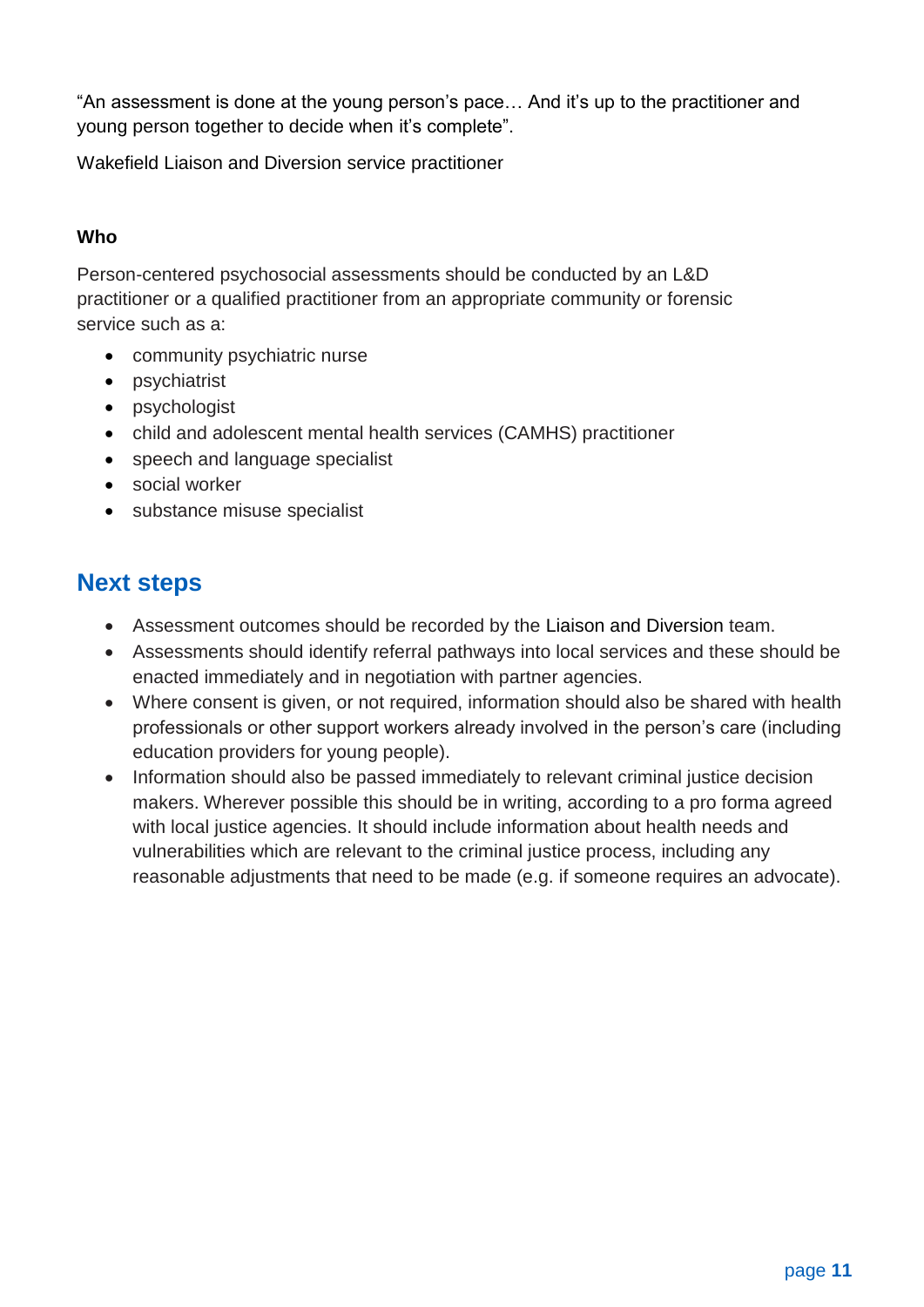## <span id="page-12-0"></span>**Case Study**

Our children and young people (CYP) practitioners work closely with the local youth offending service (YOS) practitioners during the case identification and screening processes. This means common vulnerabilities in young people can be identified and they can be signposted or referred to specialist provision.

During a joint triage screening one of our CYP practitioners saw a 16-year-old woman who had been arrested for possession of class A drugs. It was her first contact with the criminal justice system. The arresting officer had referred her to the YOS for a triage screening. It was established that the young woman had previously been referred to local CAMHS for a

cognitive assessment but had moved address and the assessment never took place. The CYP practitioner gained permission to inform CAMHS of the young woman's change of address so that she could receive appropriate support. It was also established that she had substance misuse issues and a referral to Addaction was made.

Liaison and Diversion team, Liverpool Magistrates' Court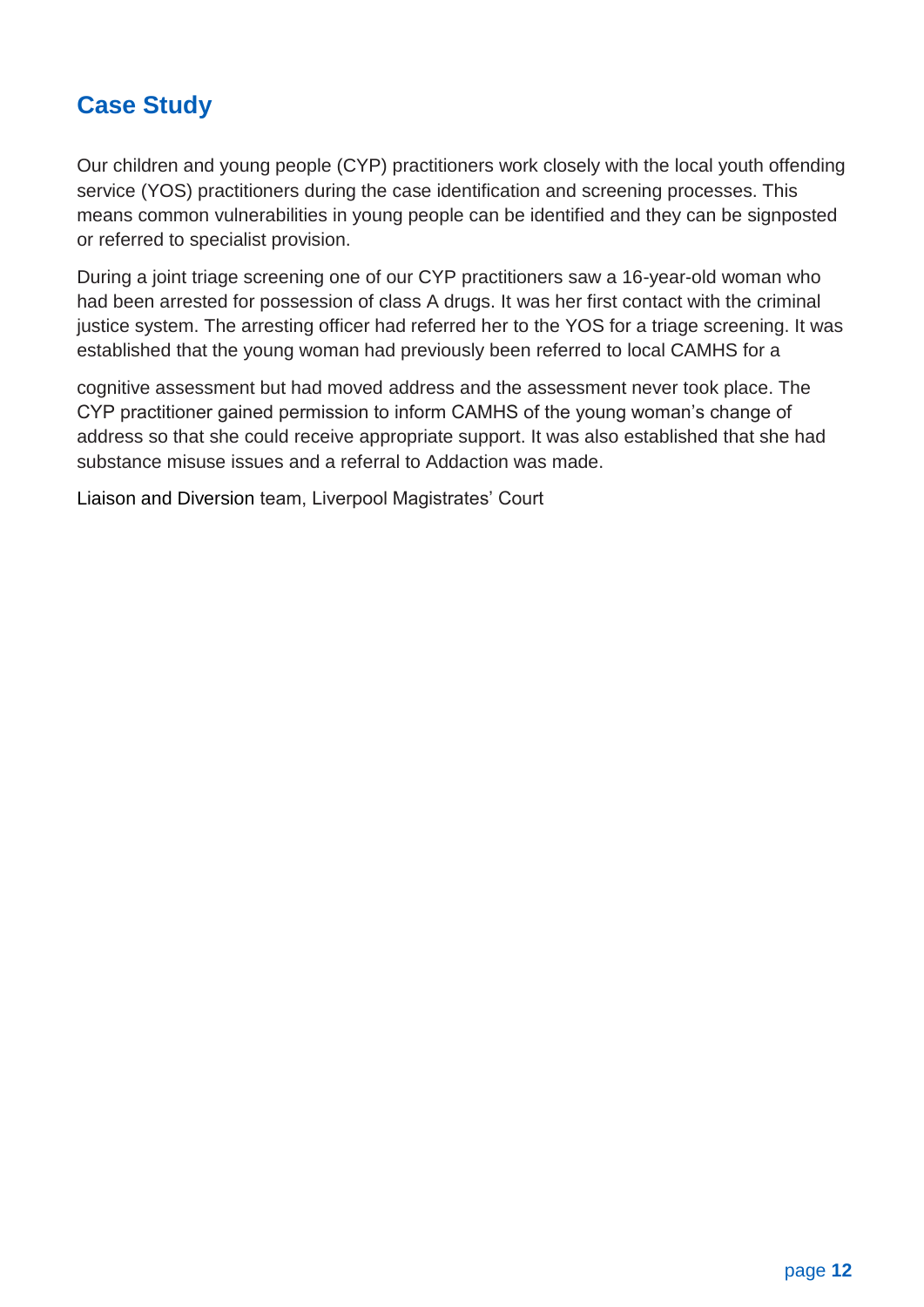# <span id="page-13-0"></span>**Checklist**

A robust procedure is vital to successful L&D. The following checklist details element to include:

**Clear and agreed processes**

Each stage, including onward referral, should be clearly articulated and locally and formally agreed.

**Validated tools**

Wherever possible, processes should involve the use of validated tools. Where this is not possible, a process should be evidenced so that they can be evaluated.

#### **Staff trained to use tools**

Practitioners involved in case identification, screening and assessment processes should be given specific training when tools are introduced and should only be using tools appropriate to their level of professional training.

 **Age, gender and culturally appropriate** Tools and processes need to be appropriately adapted depending on an individual's age, maturity, gender and culture.

#### **Matrix approach**

Different processes for case identification will be appropriate at different stages of the youth and criminal justice pathways.

#### **Screening and assessments meet health and justice needs**

Screening and assessments should be compatible with local services and minimise the need for repeat assessments. They should meet the needs of criminal justice decision makers.

## **Operating environment**

Finding suitable environments for case identification, screening and assessment can be challenging in a justice setting, however consideration should be given to maximising privacy and where possible avoiding environments which individuals may find intimidating.

## **Regularly review processes**

Liaison and Diversion teams, overseen by steering groups, should regularly review and continually improve processes for case identification, screening and assessment. This should include reviewing cases where need has been identified late in the youth or criminal justice pathway and keeping abreast of any changes in these pathways or partner practices which may have an impact.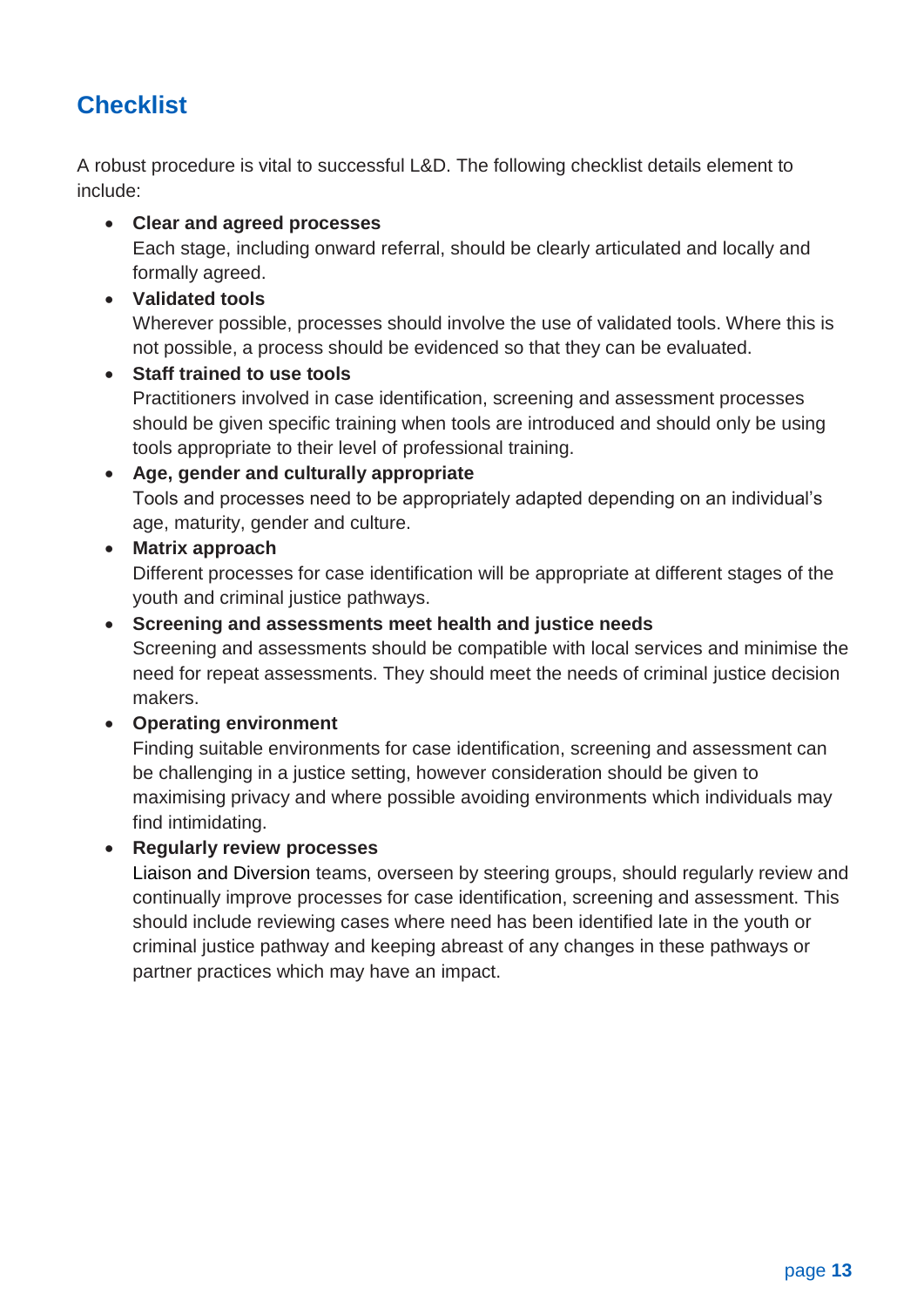# <span id="page-14-0"></span>**Key partners and stakeholders**

Case identification, screening and assessment are at the heart of Liaison and Diversion activity and so require agreement with a wide range of partners and stakeholders who have a role in case identification, criminal justice decisions or accepting onward referrals. These agencies are listed below.

| <b>Case identification</b>                                                                                                                                                                                                                     | <b>Decision makers</b>                                                          | <b>Onward referral</b>                                                                                                                                                                                              |
|------------------------------------------------------------------------------------------------------------------------------------------------------------------------------------------------------------------------------------------------|---------------------------------------------------------------------------------|---------------------------------------------------------------------------------------------------------------------------------------------------------------------------------------------------------------------|
| Appropriate adult providers<br>Custody and court detention<br>services<br>Custody healthcare providers<br>Police<br>Prisoner escort services<br>Probation<br>Referral order panels<br>Substance misuse services<br><b>YOTs</b><br>Youth triage | Courts<br><b>Crown Prosecution Service</b><br>Police<br>Probation<br><b>YOS</b> | Children's services, including<br>education<br>Learning disability services<br>Local authority social care and<br>housing services<br>Mental health services<br>Substance misuse services<br>Third sector providers |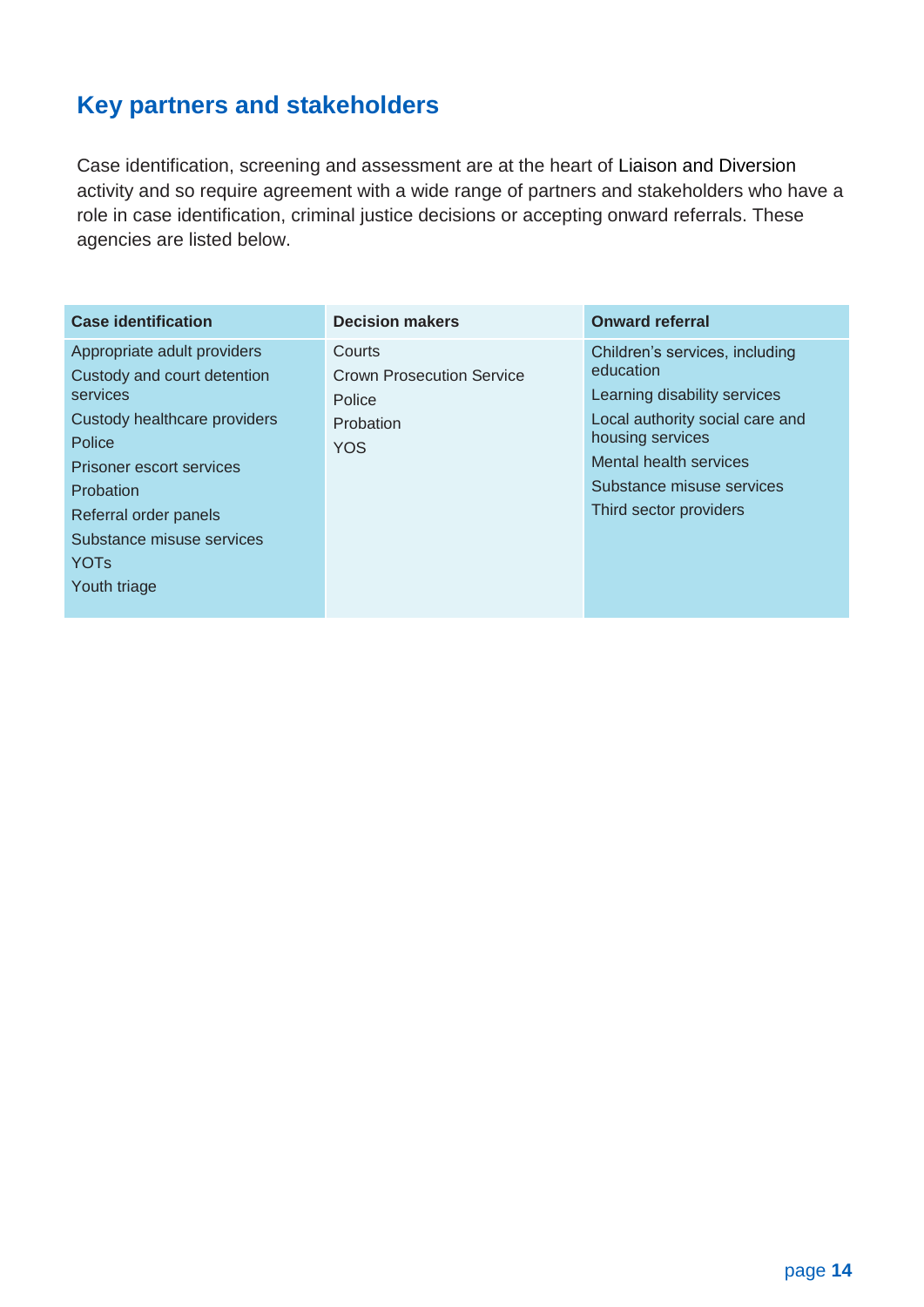# <span id="page-15-0"></span>**Find out more**

- [Comprehensive Health Assessment Tool](http://www.ohrn.nhs.uk/OHRNResearch/CHAT/)
- [Liaison and Diversion Services: Current practices and future directions](http://www.ohrn.nhs.uk/OHRNResearch/LiaseDivert.pdf) (includes a review of mental health screening tools)
- **Police Mental Health Screening Questionnaire**